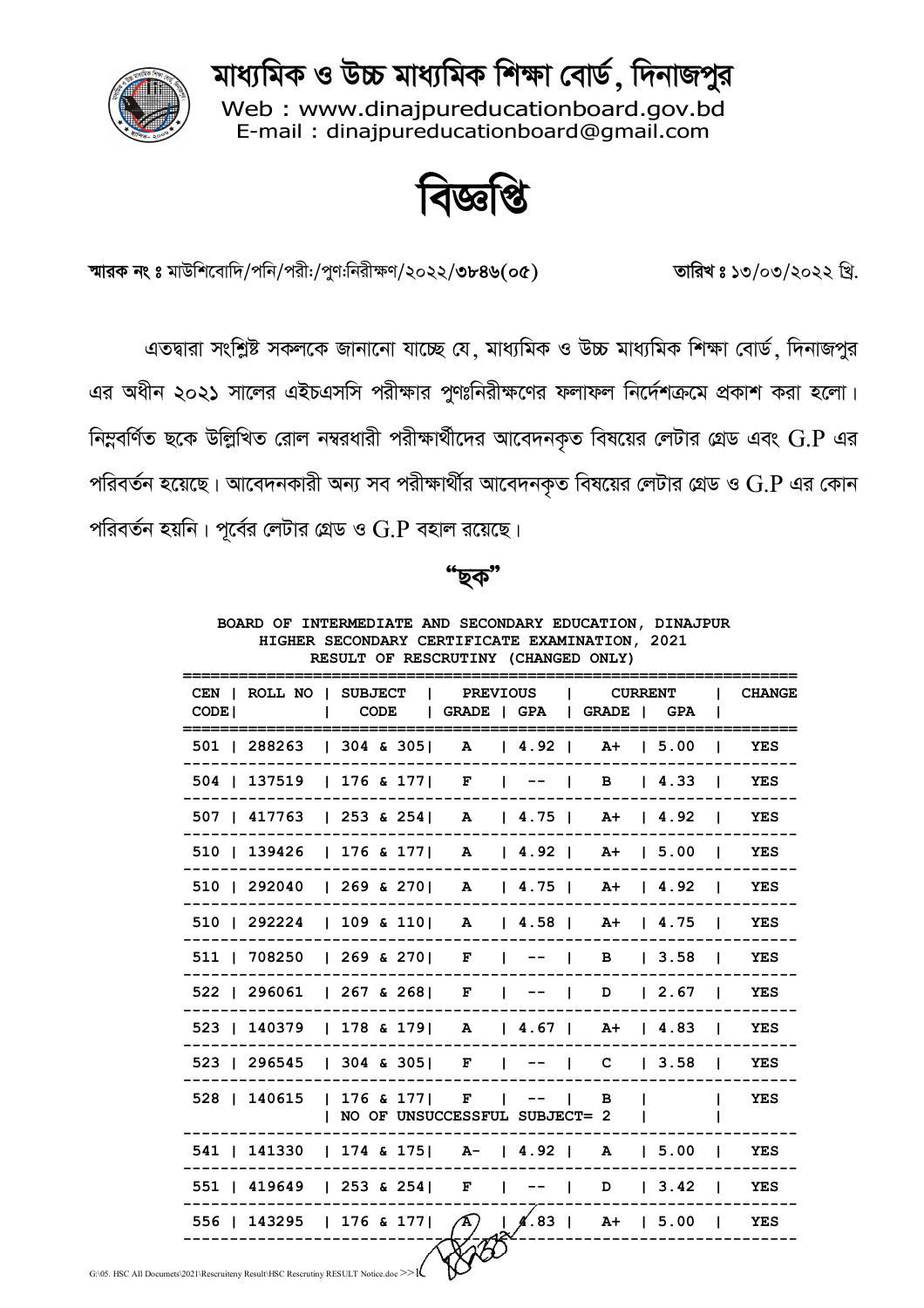|                                                                                         | CODE <sub>1</sub> |  | CEN   ROLL NO   SUBJECT   PREVIOUS   CURRENT  <br>  CODE   GRADE   GPA   GRADE   GPA |                |                                   |                  |                                         |                | <b>CHANGE</b> |
|-----------------------------------------------------------------------------------------|-------------------|--|--------------------------------------------------------------------------------------|----------------|-----------------------------------|------------------|-----------------------------------------|----------------|---------------|
|                                                                                         |                   |  | 571   308362   267 & 268   F   --   D   2.83                                         |                |                                   |                  |                                         |                | YES           |
|                                                                                         |                   |  | 582   145251   265 & 266   A   4.25   A +   4.42                                     | -------------- |                                   | --------         |                                         |                | YES           |
|                                                                                         |                   |  | 602   312969   109 & 110   C   4.17   A   4.50                                       |                |                                   |                  |                                         |                | YES           |
|                                                                                         |                   |  | 603   145724   176 & 177   A   5.00   A+   5.00                                      |                |                                   |                  |                                         |                | YES           |
|                                                                                         |                   |  | 606   146090   178 & 179   F   --   B   4.00   YES                                   |                |                                   |                  |                                         |                |               |
|                                                                                         |                   |  | 607   146445   266 & 266   A   5.00   A+   5.00   YES                                |                |                                   |                  |                                         |                |               |
|                                                                                         |                   |  | 607   146541   178 & 179   A-   4.17   A   4.25   YES                                |                |                                   |                  |                                         |                |               |
|                                                                                         |                   |  | 608   146568   266 & 266   A   4.42   A+   4.58   YES                                |                |                                   |                  |                                         |                |               |
|                                                                                         |                   |  | 612   316072   117 & 118   F   --   D   3.25   YES                                   |                |                                   |                  |                                         |                |               |
|                                                                                         |                   |  | 614   316932   269 & 270   F   --   D   1.83   YES                                   |                |                                   |                  |                                         |                |               |
|                                                                                         |                   |  | 618   147721   178 & 179   F   --   B   4.00   YES                                   |                |                                   |                  |                                         |                |               |
|                                                                                         |                   |  | 619   318276   269 & 270   A   4.83   A+   5.00   YES                                |                |                                   |                  |                                         |                |               |
|                                                                                         |                   |  | 626   148024   176 & 177   A   4.33   A+   4.50   YES                                |                |                                   |                  |                                         |                |               |
|                                                                                         |                   |  | 652   148272   178 & 179   A   5.00   A+   5.00   YES                                |                |                                   |                  |                                         |                |               |
|                                                                                         |                   |  | 652   148459   174 & 175   F   --   B  <br>  NO OF UNSUCCESSFUL SUBJECT= 1           |                |                                   |                  |                                         | $\mathbf{L}$   | YES           |
|                                                                                         |                   |  | 660   149204   174 & 175   A-   4.92   A   5.00   YES                                | -------------  |                                   |                  |                                         |                |               |
|                                                                                         |                   |  | 666   149618   178 & 179   F   --   A-   4.00                                        |                |                                   |                  |                                         |                | YES           |
|                                                                                         |                   |  | 668   325582   304 & 305   F   --   D   2.58   YES                                   |                |                                   |                  |                                         |                |               |
|                                                                                         |                   |  | 681   712061   269 & 270   F                                                         |                | $   -$                            |                  | D   3.25                                |                | YES           |
|                                                                                         |                   |  | 701   329953   109 & 110   A   5.00   A+   5.00                                      |                |                                   |                  |                                         | $\blacksquare$ | YES           |
|                                                                                         |                   |  | 710   712309   269 & 270   F                                                         |                | $-- \blacksquare$<br>$\mathbf{I}$ |                  | $C \begin{array}{ccc} 2.50 \end{array}$ |                | YES           |
|                                                                                         |                   |  | 713   712550   269 & 270   F                                                         |                | $\blacksquare$                    |                  | $D$   3.33                              |                | <b>YES</b>    |
|                                                                                         |                   |  | 716   424477   277 & 278   A   4.25   A+   4.42                                      |                |                                   |                  |                                         |                | YES           |
|                                                                                         |                   |  | 752   152015   178 & 179   A   5.00   A+   5.00                                      |                |                                   |                  |                                         |                | YES           |
|                                                                                         |                   |  | 765   154011   174 & 175   F   --   B   4.58                                         |                |                                   |                  |                                         |                | YES           |
|                                                                                         |                   |  | 768   154268   176 & 177   A-   4.67   A   4.75                                      |                |                                   |                  |                                         |                | YES           |
|                                                                                         |                   |  | 769   154521   174 & 175   F   --   B   4.08                                         |                |                                   |                  |                                         |                | YES           |
|                                                                                         |                   |  | 772   340790   117 & 118   A   4.00   A+   4.17                                      |                |                                   |                  |                                         |                | YES           |
|                                                                                         |                   |  | 773   154923   174 & 175   A   5.00   A+   5.00                                      |                |                                   |                  |                                         |                | YES           |
|                                                                                         |                   |  | 779   155204   176 & 177   F                                                         |                | $   -$                            |                  | B   3.50                                |                | YES           |
|                                                                                         |                   |  | 779   604290   176 & 177                                                             | F              | $\mathbf{I}$                      | $7 - 1$ B   3.17 |                                         |                | YES           |
| G:\05. HSC All Documets\2021\Rescruiteny Result\HSC Rescrutiny RESULT Notice.doc >> $2$ |                   |  |                                                                                      |                |                                   |                  |                                         |                |               |
|                                                                                         |                   |  |                                                                                      |                |                                   |                  |                                         |                |               |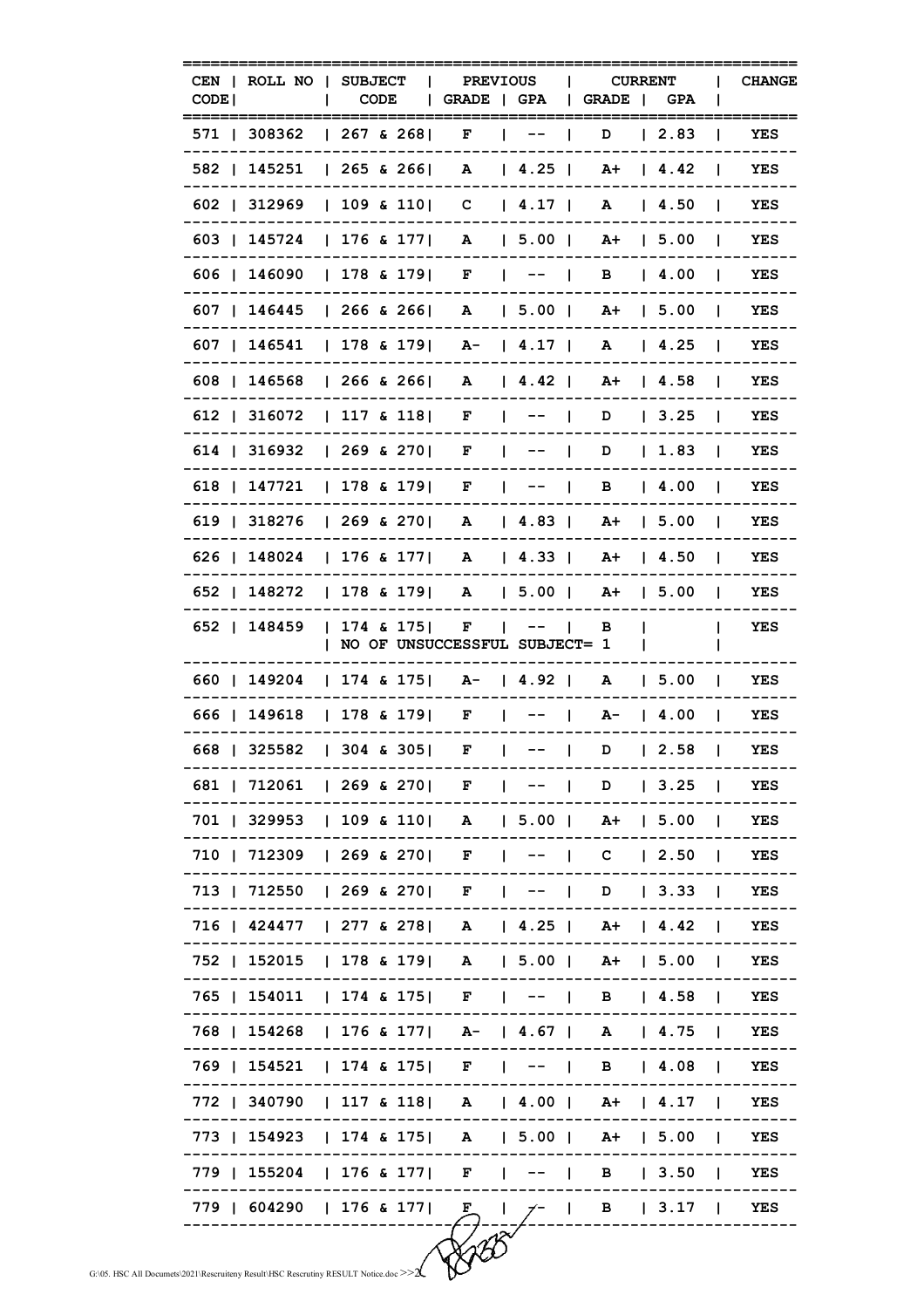| CODE I | CEN   ROLL NO   SUBJECT   PREVIOUS   CURRENT  <br>  CODE   GRADE   GPA   GRADE   GPA |  |  |                      |               |  |                                                                   | <b>CHANGE</b> |
|--------|--------------------------------------------------------------------------------------|--|--|----------------------|---------------|--|-------------------------------------------------------------------|---------------|
|        | 781   713898   269 & 270   F   --   C   3.08                                         |  |  |                      |               |  |                                                                   | YES           |
|        | 786   344413   304 & 305   C   4.25   B   4.42   YES                                 |  |  |                      |               |  |                                                                   |               |
|        | 799   156409   174 & 175   F   --   B   3.92   YES                                   |  |  |                      |               |  |                                                                   |               |
|        | 802   156816   178 & 179   A-   4.92   A   5.00   YES                                |  |  |                      |               |  |                                                                   |               |
|        | 810   157365   178 & 179   A   4.83   A+   5.00   YES                                |  |  |                      |               |  |                                                                   |               |
|        | 814   157614   178 & 179   A   4.83   A+   5.00   YES                                |  |  |                      |               |  |                                                                   |               |
|        | 820   352326   304 & 305   A-   4.92   A   5.00   YES                                |  |  |                      |               |  |                                                                   |               |
|        | 851   353316   304 & 305   A-   4.33   A   4.42   YES                                |  |  |                      |               |  |                                                                   |               |
|        | 852   158706   178 & 179   A-   4.42   A   4.50   YES                                |  |  |                      |               |  |                                                                   |               |
|        | 859   604738   176 & 177   F                                                         |  |  | $ 178 \& 179 $ F $ $ | $---$<br>-- - |  | $C \begin{array}{ccc} 1 & 3.00 \end{array}$ TES<br>B   3.00   YES |               |

 $\boxtimes$ 

প্রফেসর মোঃ তোফাজ্জুর রহমান পরীক্ষা নিয়ন্ত্রক মাধ্যমিক ও উচ্চ মাধ্যমিক শিক্ষা বোৰ্ড দিনাজপুর